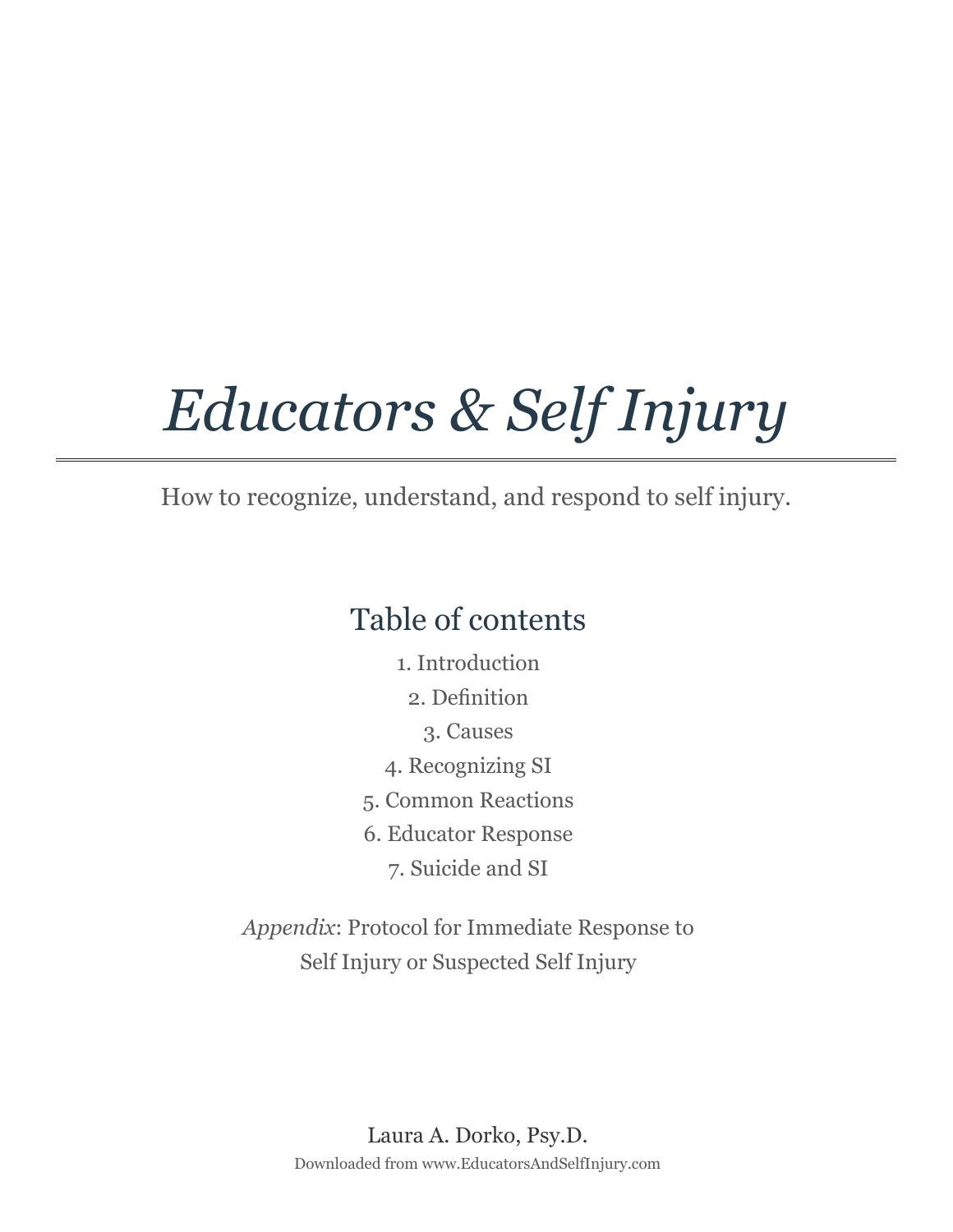### Introduction

Self-injury is a phenomenon that impacts up to 15% of today's students, often beginning around the ages of 13 to 15, but sometimes starting as early as elementary school.\* With numbers like these, it is likely that most educators will encounter a minimum of one case during their careers. This website has been developed as a resource for educators. It provides information regarding how to recognize, understand, and respond to self-injury.

### Definition

Self-injury is defined in various ways, but the definition utilized by this website is as follows:

*Self-injury consists of self-inflicted deliberately destructive acts resulting in tissue damage that are not intended as an act of suicide, are not widely socially acceptable, and are not due to mental retardation, autism, or other developmental disorders.*

This definition is important. For one thing, it helps distinguish self-injury from suicide attempts. The two behaviors are very different and have very different motivations. In short, suicide is an attempt to die, and self-injury is coping mechanism for survival. This definition also helps to differentiate between pathological self-injury and social self-injury such as tattoos and body piercing. It may sometimes be difficult to tell whether or not the behavior is socially motivated, but the student may be able to provide this information. Finally, the self-injury referred to on this website is not that which is often found in cases of mental retardation, autism, or other developmental disorders- it is self-injury that is done by someone who is fully aware of what they are doing.

### Causes

It is impossible to pinpoint the exact cause of self-injury. It can manifest itself in the lives of students who otherwise seem well adjusted and to be living in secure environments. However, research indicates that there are three recurring themes reported by self-injurers who participated in the studies. Life events often reported by self-injurers include:

#### **Sexual and Physical Abuse**

The connection is tenuous, with researchers finding conflicting results. It is possible that when this factor is combined with other factors, such as an invalidating environment, self-injury is more likely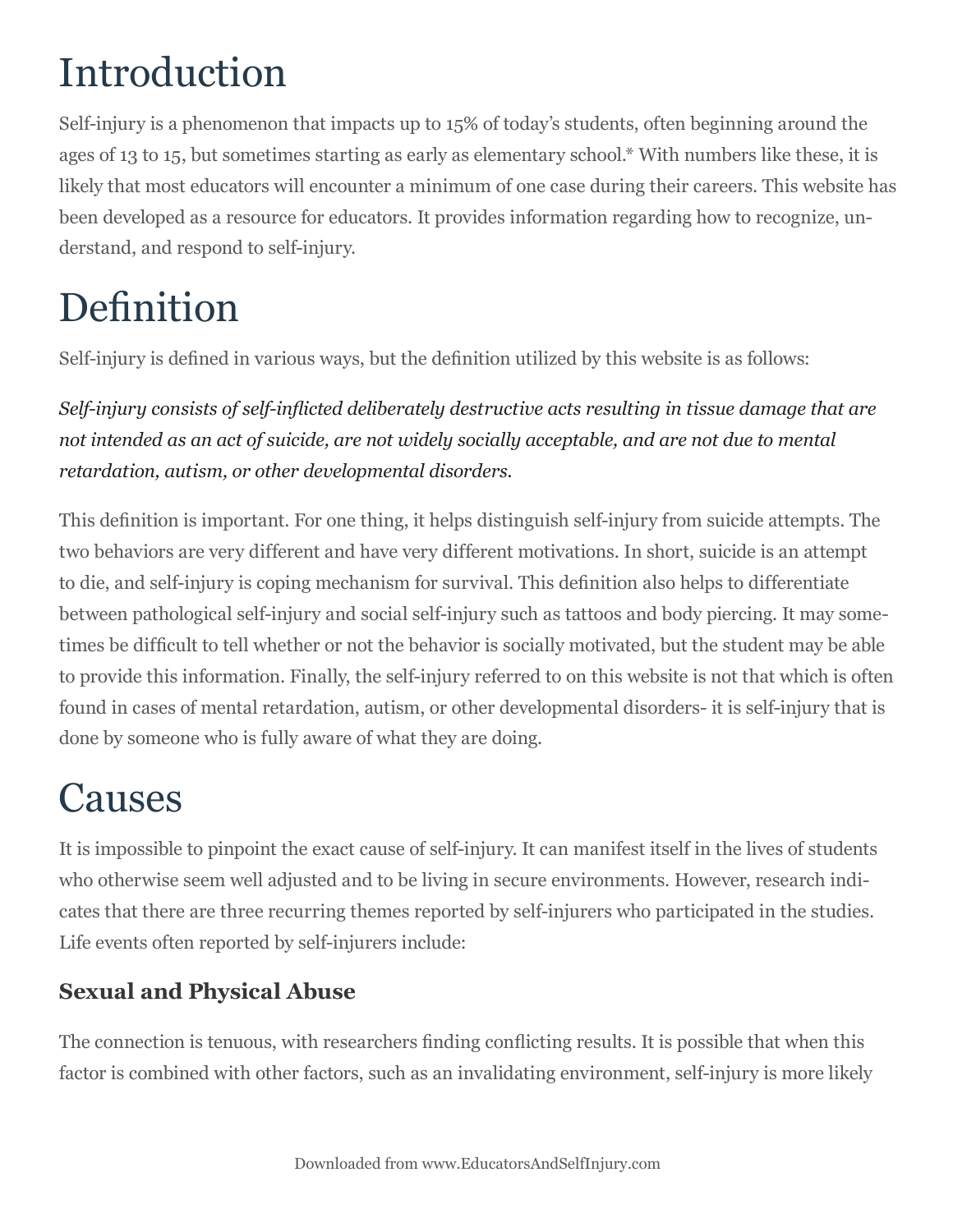to occur. One individual stated, "I definitely think that if I hadn't been abused it's very unlikely that I would be a self-harmer." (Alexander & Clare, 2004).

#### **Invalidating Environments**

Self-injury is often connected to invalidating environments where children's thoughts and behavior are met by erratic, insensitive, or inappropriate responses from their parents. (Linehan, 1993) This finding was corroborated by a later study which suggested that perceived parental criticism and a sense of alienation were significantly related to the presence of self-injury.

#### **Sexuality/Sexual Identity**

A study including 16 interviewees who identified as lesbian or bisexual found themes of common experience emerging from the analysis of the interviews, including: 1) Bad experiences, 2) Invisibility and Invalidation, and 3) Feeling different. One research participant commented, "I grew up taking it for granted that there was something wrong with me." (Alexander and Clare, 2004)

Contagion is also a concern in dealing with self-injury. Studies indicate that many self-injurers also have a friend who self-injures. The Internet creates another source of information and "camaraderie" for self-injurers that may encourage beginning or continuing the behavior through social networking. In the past, group therapy was utilized in self-injury interventions. It has been discovered that the contagion factor often negates any possible positive effects of group therapy.

## Recognizing Self-Injury

Students may self-injure in a variety of ways, some of which may be very difficult for parents, friends, and educators to detect. Don't blame yourself if you don't notice the impossible, but don't ignore anything you have a question about either. If a student has strangely even cuts on his or her arms, don't allow, "My cat scratched me" to go unquestioned. You may be the first adult to push for an accurate answer and become a link to support. Rather than present a detailed list of every known type of self-injury being practiced at this time, here are some types of self-injury you may encounter and some general guidelines to follow.

*(See list on next page)*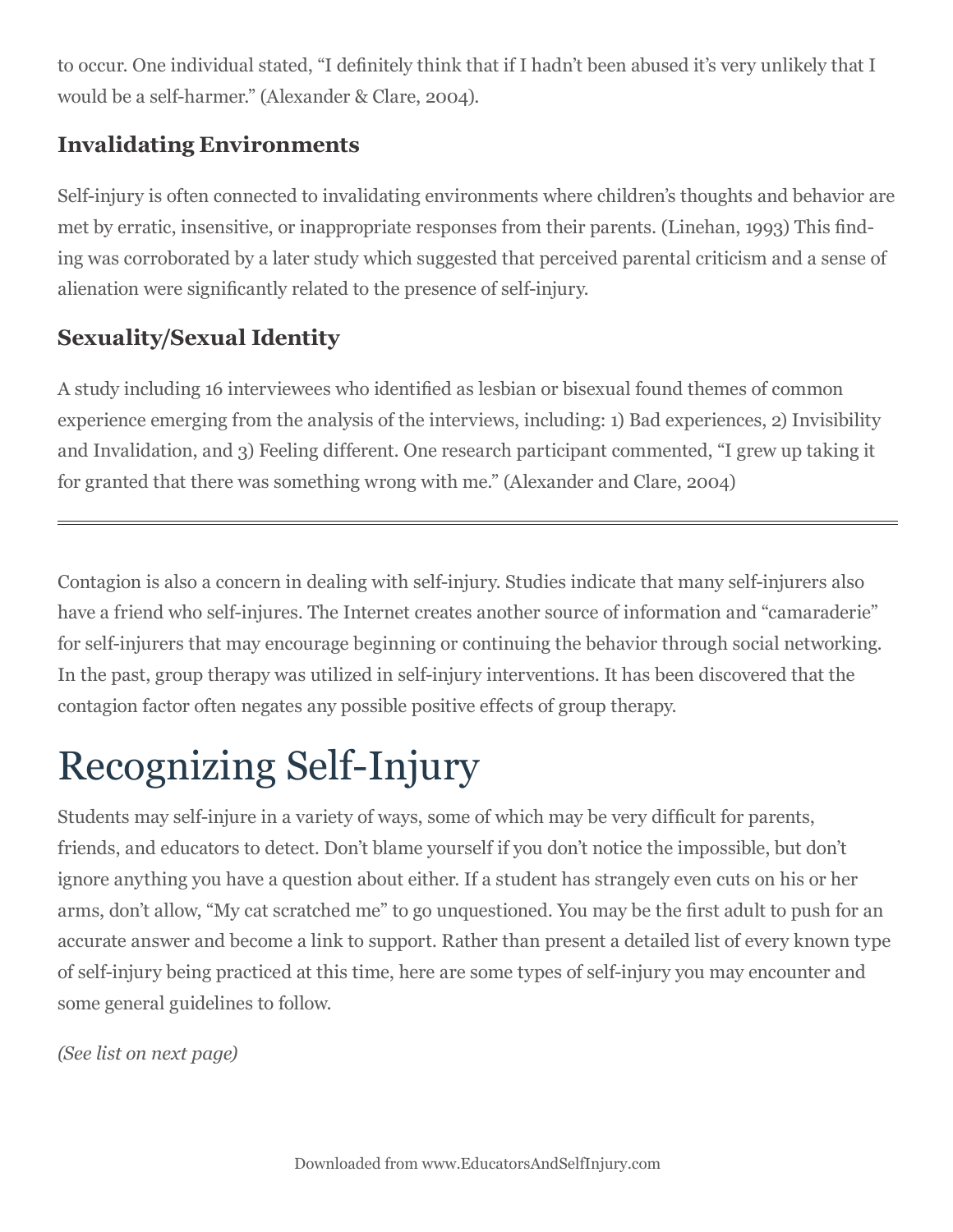#### **Common forms of self-injury:**

- Cutting in lines on the arms or legs (with razor blades or knives)
- Repeatedly picking at scabs or other injuries
- Erasing burns unto any part of the body
- Using matches or cigarettes to burn the body
- Hair-pulling
- Head banging
- Punching walls or other hard surfaces repeatedly- may also take the form of hitting oneself (look for bruised and/or bloody knuckles)

#### **General guidelines:**

- Trust your instincts- if something seems unusal or out of place, don't hesitate to ask questions
- Allow the student to define whether or not the injury was social or stemmed from anxiety or stress or other intrinsic causes

### Common Reactions

Even trained doctors, nurses, psychologists, and psychiatrists can have an unsympathetic reaction to self-injury. It is not surprising that even professionals can be repulsed by this seemingly unnatural act. Though destructive in nature, self-injury must be viewed as the copying mechanism it actually is before a sympathetic understanding can be reached.

First, give yourself a break. Remember that even mental health professionals struggle with a feeling of repulsion when presented with this behavior. Take a minute to let yourself feel upset and even disgusted. Once you have had a chance to feel your original reaction, remind yourself of the complicated nature of self-injury. The student has often suffered from various difficulties in their life histories. Self-injury has become an effective coping mechanism for him or her and you need to approach them sympathetically and with a listening ear. Do not judge their behavior or state that they should stop.

### Educator Response

Educators of all types are in a unique position to help kids. Many students may not have all of their basic needs recognized and met within their home environments. Do not assume that parents or caregivers are noticing and taking care of your students' needs.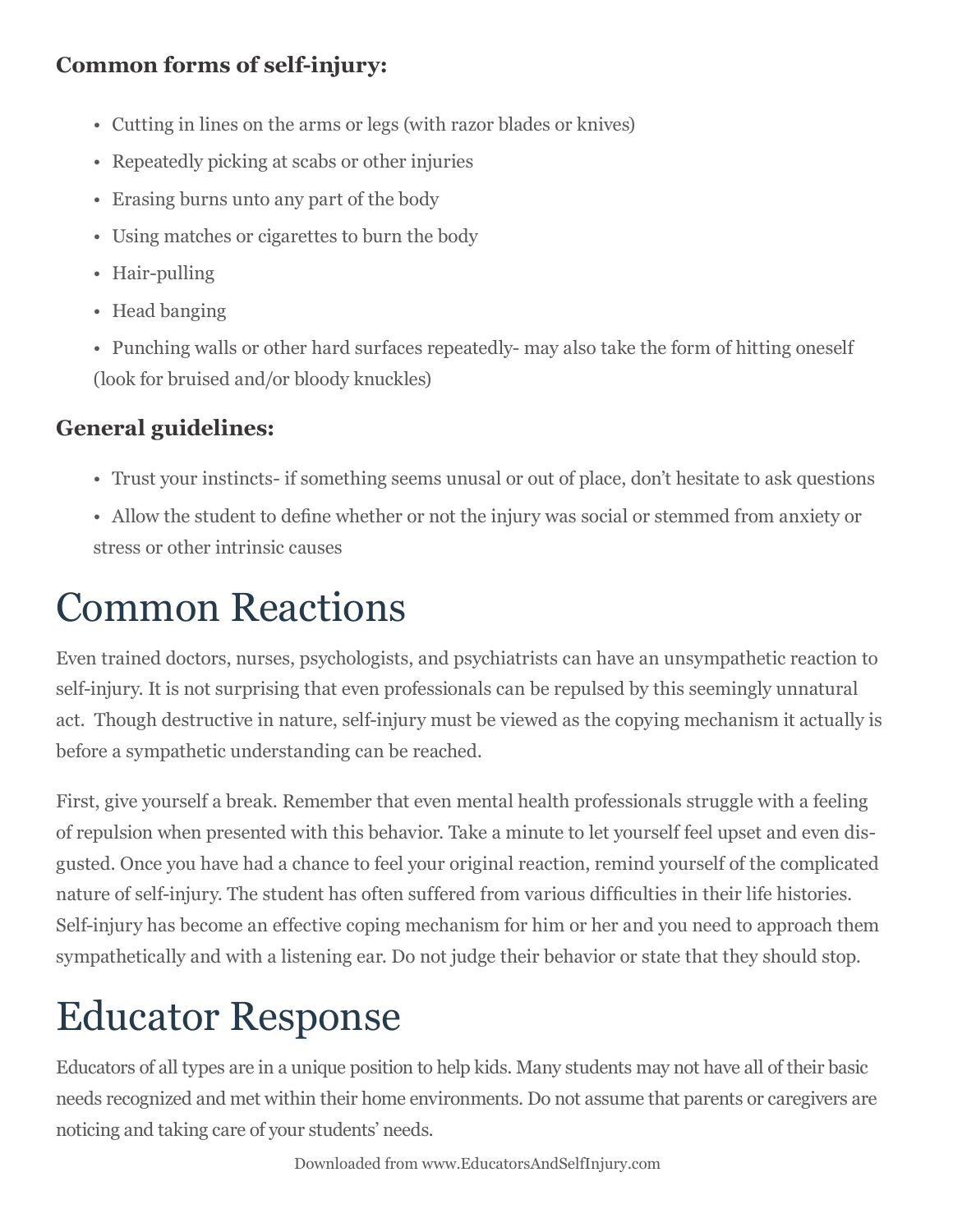#### **Don't ignore it- trust your gut**

There are two major principles to keep in mind when encountering a student whom you know or suspect is self-injuring. The number one thing to remember is that you should not ignore anything suspicious. If your gut instinct tells you that something is going wrong with a particular student, follow up on it. It is easy to tell yourself that it is not what it appears to be, to accept flimsy explanations, and to hope that someone else is helping the student. The fact is that you may be the only one who has noticed and you may be the first one to provide valuable links to support and intervention.

#### **Extend an attitude of calm understanding**

The second major thing to keep in mind is to do your very best to present an understanding and sympathetic attitude. It may seem incomprehensible to you that this behavior is useful to the student, but it does serve a purpose for those who practice it. While unhealthy, it is very different from suicide- suicide is a choice to end one's life, whereas self-injury is a coping mechanism to continue living.

*Any educator who encounters self-injury should keep the two above principles in mind. Other important principles include:*

#### **In ongoing cases, be willing to be a link between the student, onsite mental health staff, and offsite mental health professionals**

Educators may need to become flexible in terms of allowing a self-injuring student to access the school counselor or school psychologist by means of a simple signal or short statement of request. Many students will feel uncomfortable if they are required to give a lengthy explanation for why they need to leave a classroom or other school activity. Onsite and offsite mental health professionals may be able to work together to make plans for the student to follow at school when he or she is feeling distressed or feeling like self-injuring. These plans will necessarily require your compassionate cooperation.

#### **Self-Injury is not something that can be treated solely within the school environment.**

Self-injury is a problem that requires professional attention. School staff may provide a sympathetic ear, may develop a plan for students when the urge to self-injure occurs within the school day, and may offer other services through the school psychologist or school counselor, but the school alone cannot provide adequate intervention or the long-term therapy required to remediate this complicated phenomenon.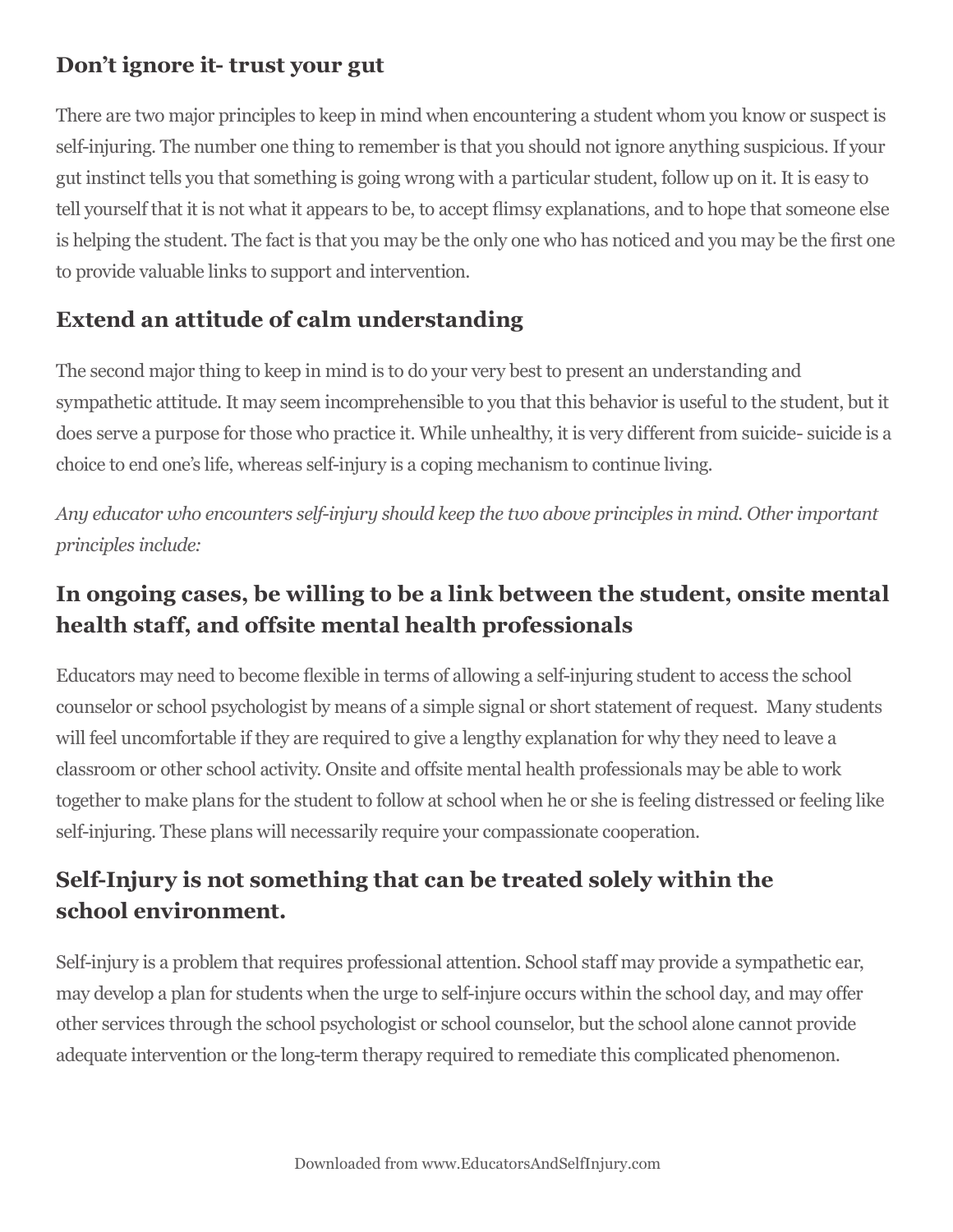#### **Teachers and other educators should routinely refer self-injuring students to the school psychologist or school counselor for further assessment.**

Teachers and other non-mental health educational staff can play a key role in the well being of students who self-injure by identifying and listening to these students as they are able. However, they should never try to handle the situation on their own. Students should be referred to either a school counselor or school psychologist to assess the situation and make referrals to outside resources.

#### **Mental Health staff at school sites must develop a list of outside referrals.**

It is outside the scope of this website to suggest professionals in areas throughout the United States and beyond. Mental health staff at school sites should make it a priority to do the research necessary to have a list of information about counselors and therapists in the area who feel comfortable addressing self-injury in children and adolescents.

#### **Schools should develop a specific protocol for dealing with cases of self-injury.**

See the appendix for a suggested protocol.

#### *Important concepts for school counselors and school psychologists*

It is beyond the expertise of most school counselors and school psychologists to provide adequate intervention for self-injury solely within the educational setting. Cases of self-injury should routinely be viewed similarly to cases of expressed suicidal ideation or intent in the following three ways- 1) In almost all cases you need to inform the parent, 2) The student and his or her family should be referred to professional help, and 3) Follow up: a few days after providing referral information find out if the student is getting help.

It is also important to remember that the student should be told the limits of confidentiality at the outset of any counseling sessions. The student must understand the counselor or school psychologist's responsibility to break confidentiality when there is a potential of "harm to self."

While a student who self-injures should not be treated solely within the school environment, the following skill-sets would be appropriate for school counselors and school psychologists to address if they do work with self-injuring students:

*(See list on next page)*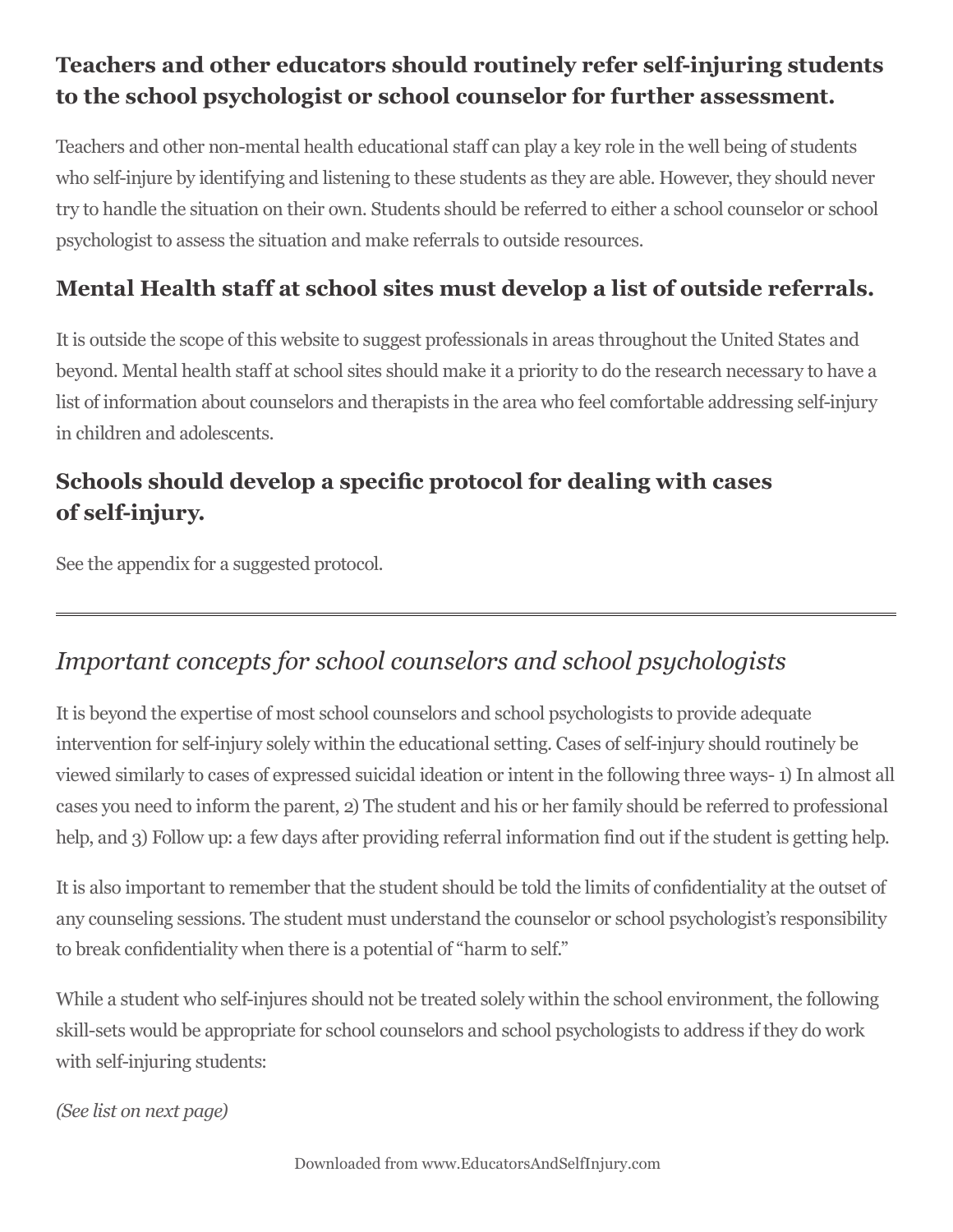- Coping skills
- Identifying and appropriately expressing emotions
- Self-acceptance

It is also important to remember that because of the contagion factor, self-injuring students should not be seen in homogeneous groups. They may be included in a group addressing a relevant skill such as those listed above, but should not be aggregated into a single group of self-injurers.

### Suicide and Self Injury

It is important to note that while acts of self-injury as defined in this website are not suicide attempts, those who self-injure are far more likely to commit an act of suicide than the general population. Research indicates that between 55% and 85% of those who self-injure will attempt suicide at least one time. Further, some self-injurers have died as a result of their self-inflicted wounds. As an educator, you must always err on the side of caution -- never be afraid to ask questions and always refer students to the school counselor or school psychologist for follow up.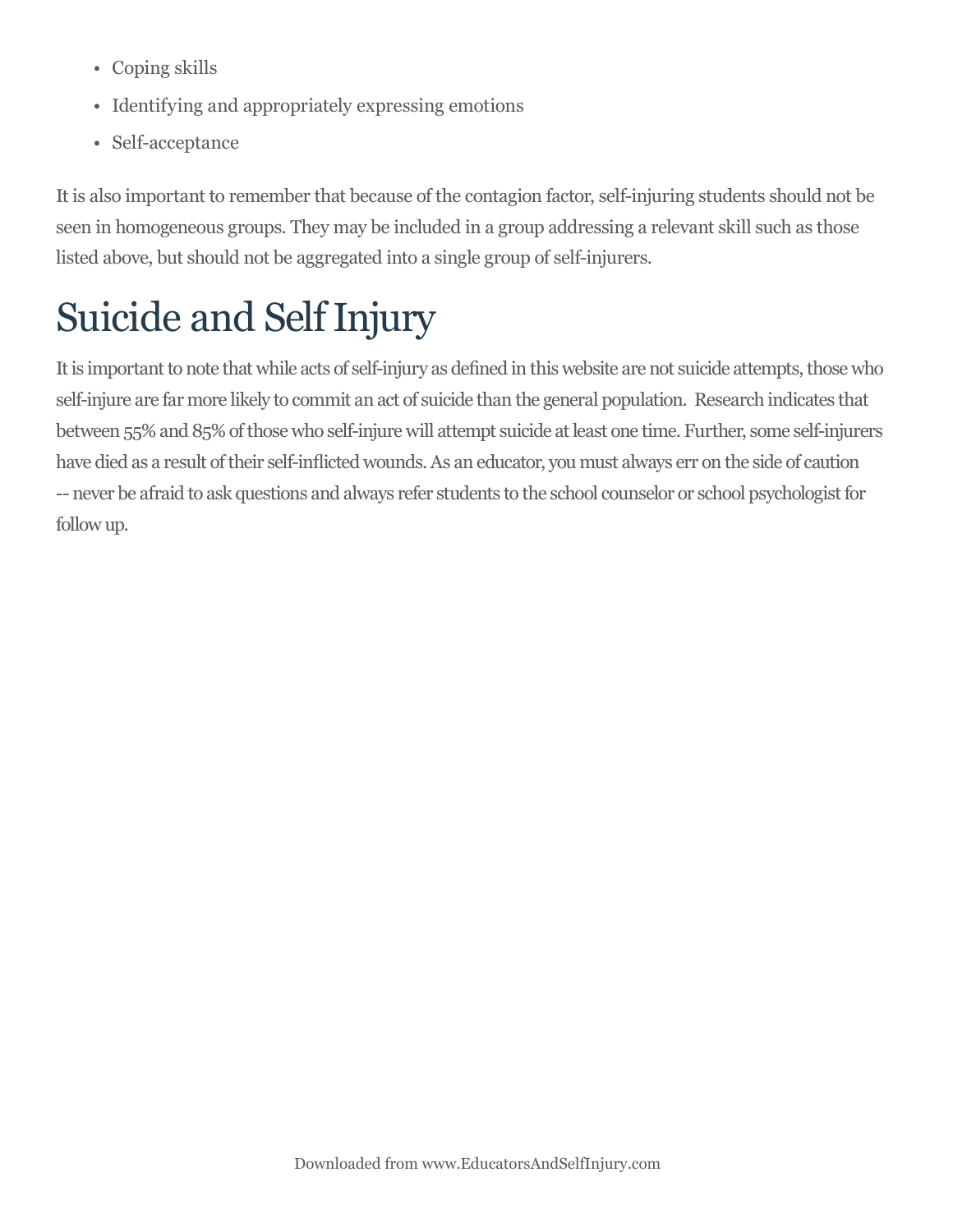### Protocol for Immediate Response to Self-Injury or Suspected Self-Injury

#### **Teachers (and all other non-mental health staff)**

•When interacting with a student whom you know or suspect is self-injuring, always maintain a sympathetic attitude.

•Ask simple questions in order to help determine whether the student has purposefully hurt himself or herself. Even if you are unsure whether the injury was self-injury or a possible suicide attempt, always refer the student to the school psychologist or counselor for further assessment.

•If there is a fresh wound or injury, refer the student directly to the school nurse and also immediately notify the school psychologist or school counselor of the situation.

#### **School Nurse**

•Give direct care to any wounds.

•Ensure that the school counselor or school psychologist follows up with the student.

#### **School Psychologist or School Counselor**

•Discuss the limits of confidentiality with the student.

•Utilize your suicide assessment to rule out possible suicidal intent. Follow suicide protocol if you determine that suicidal ideation or intent is present.

•Use an informal interview format to assess whether or not the student is intentionally self-injuring.

•Make a plan with the student to discuss the matter with his or her parent(s).

*Note: Use your professional judgment to determine whether this may be a rare case where this is not safe for the student. If you determine it to be unsafe for the student, you may need to call Child Protective Services or use other methods of intervention available to you in your area.*

•Contact the parent(s) and inform them of the situation. Ask them to come to the school as soon as possible to receive information regarding follow-up care and to sign a document stating that they have been informed that their student is self-injuring and should receive follow-up care.

•Provide the parent with the referral information your mental health team has collected and have the parent sign a form indicating that they have been notified of their student's self-injury and have received referral information.

•Follow up within 5-7 days. You may check in with both the student and parent(s) to ensure that they are accessing assistance.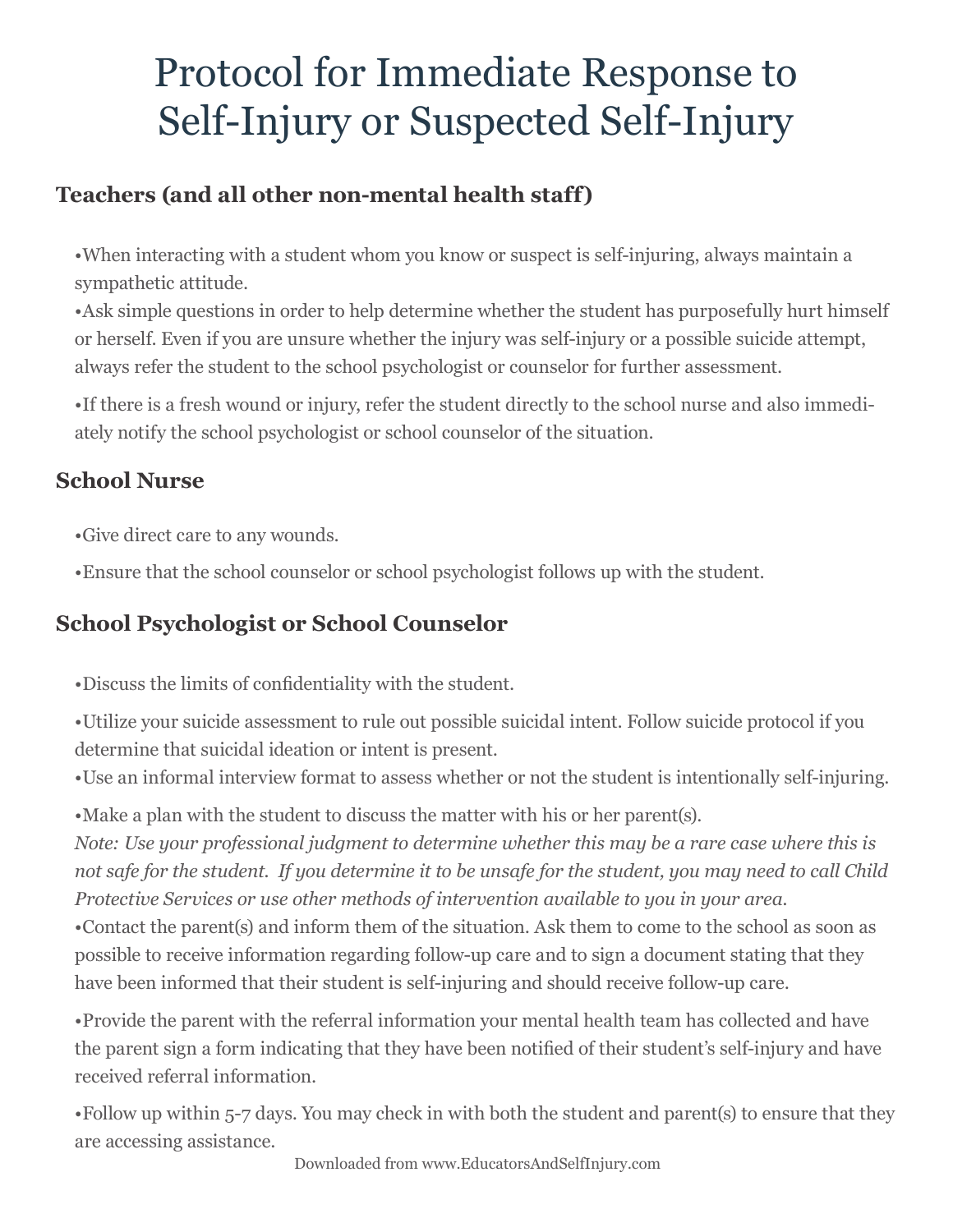### Parent Fact Sheet *Self-Injury*

#### **What is Self-injury?**

Self-injury occurs when an individual chooses to inflict wounds upon themselves because of psychlogical distress. Although it is difficult to understand, this behavior becomes a coping mechanism for some people. Feelings of anxiety and distress, being "outside" one's body, and a need for self-punishment are among the reasons self-injurers cite for their behavior.

#### **Why do they do it?**

Research has not been able to clearly define the life factors that lead to self-injury. Some self-injurers come from loving homes. There is evidence that sexual and physical abuse, feeling invalidated, and sexual identity issues may play a role in the self-injury of some. The theme that is repeated throughout the research is that self-injurers are using the self-injury to relieve extremely uncomfortable feelings.

#### **What do I do now?**

- •Take a deep breath- this is tough, but it is better that you know about it.
- •Realize that you cannot solve the problem, but you can access help.
- •Access help!! Find a mental health professional and make an appointment as soon as possible.
- •Do NOT tell your child that they must stop self-injuring- it won't work and will just create frustration.
- •DO remove readily available items for cutting, but realize your child will probably find something else.
- •DO immediately attend to physical damage and take your child to professional medical care when needed.
- •DO provide a listening ear when your child needs someone to talk to- create an accepting atmosphere for him or her.
- •DO help coordinate safety plans for your child between your mental health professional and the school mental health staff.
- •DO keep the school updated about any changes in your child's intervention plan and his or her overall status.